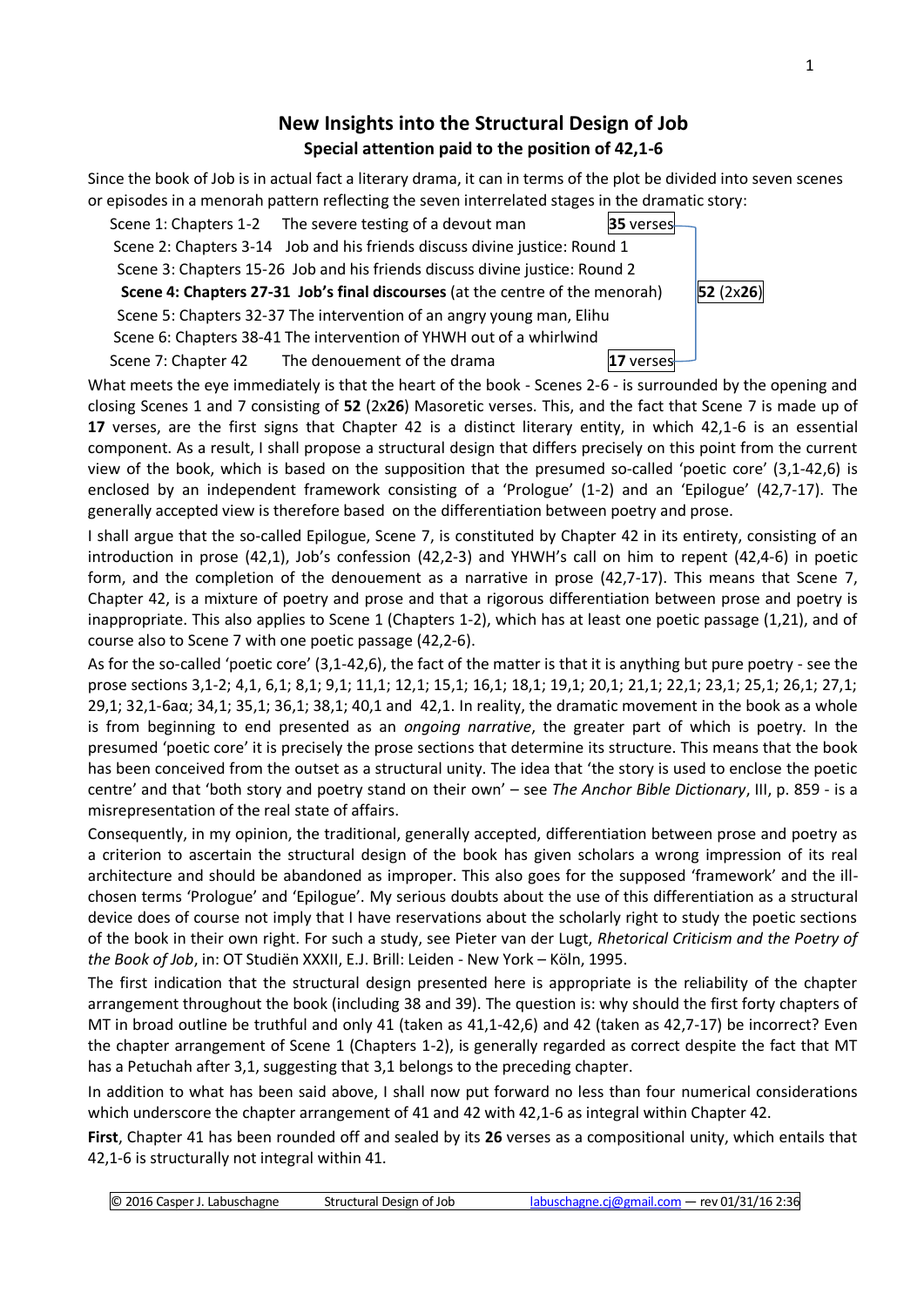**Second**, Chapter 42 has been rounded off and sealed as a compositional unity by its **17** verses, which means that 42,1-6 is undeniably integral within Chapter 42.

**Third**, the passage in 42,1-11 about the denouement (demarcated by a Setumah after v. 11), which is generally regarded as Job's confession (1-6) followed by YHWH's rebuke of Job's three friends and Job's rehabilitation (7-9), his restoration and the celebration of his recovery by his relatives (10-11), has been sealed by **170** words. Moreover, 42,1-6 is also an essential part of the larger passage 42,1-15 (likewise demarcated by a Setumah), which is made up of **221** (13x**17**) words. Accordingly, 42,1-6 does not belong to Chapter 41, because it is structurally integral within Chapter 42, being an essential part of the denouement.

**Fourth**, Scenes 1 and 7 are both concerned with the personal aspects of Job's life: Scene 1 at the beginning of the book is about his biographical data, his distinguishing qualities, and God's experiment with him by allowing the Adversary to let him suffer a series of terrible disasters. Scene 7 at the end is about Job's personal estimation of God and his all-wise rule of the universe, Job's righteousness declared by God, God's rebuke of the friends, and Job's rehabilitation and complete restoration.

Being each other's opposites, the opening and concluding scenes belong very closely together: Job's suffering through the terrible disasters necessarily demands his rehabilitation and restoration. Their inseparability is numerically underscored by the fact that Chapters 1-2 and 42 have altogether **35** + **17** = **52** (2x**26**) verses.

There is a comparable situation in the book of Deuteronomy: the Introduction of **5** verses (1,1-5) and the Epilogue of **12** verses (34,1-12) have altogether **17** verses, which bind the prologue and the Epilogue closely together as a structural unity.

Finally, there is another important piece of evidence which confirms the view that 42,1-6 belongs to Scene 7. In his book *The Literary Structure of the Old Testament*, Baker Academic: Grand Rapids, Michigan, 1999, 170, D.A. Dorsey has demonstrated the structural unity of the 'Prologue' and 'Epilogue' by his discovery of the beautiful chiastic matching of the two sections. However, he failed to see that 42,1-6 is an essential part of the 'Epilogue', where it constitutes nothing less than the meaningful centre of the overall symmetry. Moreover, he overlooked the crucial idea of Job's intercession and his integrity. The story of Job that encloses the disputations and discourses, can now be outlined in the following way, resulting in **17** key ideas:

1 **introducti**on: Job lives a righteous life (1,1)

- 2 **Job's children**: seven sons and three daughters (1,2)
- 3 **Job's flocks**: 7,000 sheep, 3,000 camels, 500 yoke of oxen, 500 donkeys (1,3)
- 4 **Job's family members** come together for a feast (1,4)
- 5 **Job intercedes** for his children by means of an offering (1,5)
- 6 **Job's integrity** will persist during the afflictions according to YHWH (1,6-2,10; especially 2,3)
- 7 **the three friends** (names listed) go to Job to console him (2,11)
- 8 **the three friends** have no words; seven days and seven nights (2,12-13)
- **9 Job's confession and YHWH's call on him to repent** (42,1-6)
- 8 **the three friends** rebuked for their words; seven bulls and seven rams (42,7-8a)
- 7 **the three friends** (names listed) must go to Job for help (42,8b)
- 6 **Job's integrity** is endorsed by YHWH: he has spoken of God what is right (42,8b)
- 5 **Job has interceded** for his friends by praying for them (42,9b)
- 4 **Job's family members** come together for a feast (42,11)
- 3 **Job's flocks**: 14,000 sheep, 6,000 camels, 1,000 yoke of oxen, 1,000 donkeys (42,12)
- 2 **Job's children**: seven sons and three daughters (42,13-15)
- 1 **conclusion**: Job dies old and full of days (42,16-17).

Pieter van der Lugt has recently put forward a revolutionary interpretation of 42,2-6, in his article "Who Changes his Mind about Dust and Ashes? The Rhetorical Structure of Job 42:2-6", in: *VT* 64/4 (2014), 623-639. Contrary to the generally accepted view that 42,2-6 is about Job's humble admission of ignorance and his repentance '*in* dust and ashes', he argues that 42,4-6 is to be ascribed to YHWH, in which v. 5 is phrased as 'a line spoken by Job', or better, in my opinion, as a *confession to be declared* by Job. This means that YHWH calls on Job to reassess in retrospect his estimation of God, on the basis of which YHWH expresses his apology to him and his compassion with him in his suffering (v. 6). What follows is my translation of the passage: